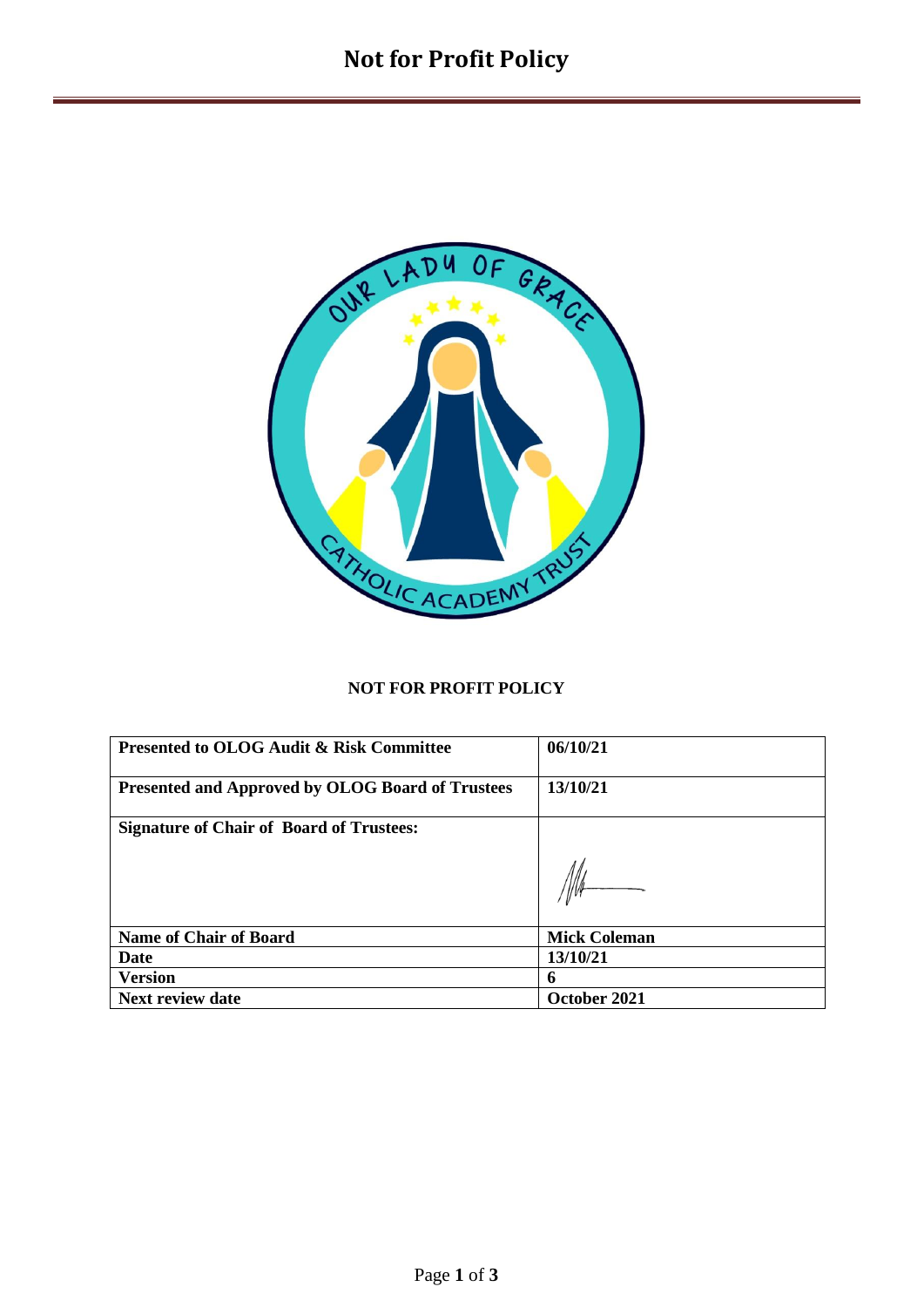This not for profit policy applies to contracts for goods and services agreed on or after 7 November 2013.

The Academy Trust must **pay no more than 'cost'** for goods or services provided to it by the following persons ('services' do not include services provided under a contract of employment):

- any member or trustee of the academy trust;
- any individual or organisation **connected to** a member or trustee of the academy trust.

The 'at cost' requirement applies to contracts or goods and services from a related party exceeding £2,500, cumulatively, in any one financial year. For these purposes, where contract takes the trust's cumulative annual total with the related party beyond £2,500, the element above £2,500 must be at no more than cost.

In relation to organisations supplying legal advice or audit services to the academy trust, the 'at cost' requirements applies where the organisation's partner directly managing the service is a member or trustee of the trust but not in other cases for those organisations.

In relation to dioceses, the contributions made by an academy trust to its diocese for services it receives associated with securing the academy trust's religious character and ethos, which only the diocese can provide, are regarded as meeting the 'at cost' requirement.

For these purposes the following persons are **connected to** a member or trustee:

- a relative of the member or trustee. A relative is defined as a close member of the family, or member of the same household, who may be expected to influence, or be influenced by, the person. This includes, but may not be limited to, a child, parent, spouse or civil partner;
- an individual or organisation carrying on business in partnership with the member, trustee or a relative of the member or trustee;
- a company in which a member or the relative of a member (taken separately or together), and/or a trustee or the relative of a trustee (taken separately or together), holds more than 20% of the share capital or is entitled to exercise more than 20% of the voting power at any general meeting of that company
- an organisation which is **controlled by** a member or the relative of a member (acting separately or together), and/or a trustee or the relative of a trustee (acting separately or together). For these purposes an organisation is **controlled by** an individual or organisation if that individual or organisation is able to secure that the affairs of the body are conducted in accordance with the individual's or organisation's wishes;
- any individual or organisation that is given the right under the trust's articles of association to appoint a member or trustee of the academy trust; or anybody **related to** such individual or organisation;
- any individual or organisation recognised by the Secretary of State as a sponsor of the academy trust; or anybody **related to** such individual or organisation.

A body is **related to** another individual or organisation if it:

- is **controlled by** the individual or organisation;
- **controls** the organisation; or
- **is under common control** with the individual or organisation.

For these purposes **control** means:

- holding more than 20% of the share capital (or equivalent interest); or
- having the equivalent right to control management decisions with regard to the body; or
- having the right to appoint or remove a majority of the board or governing body.